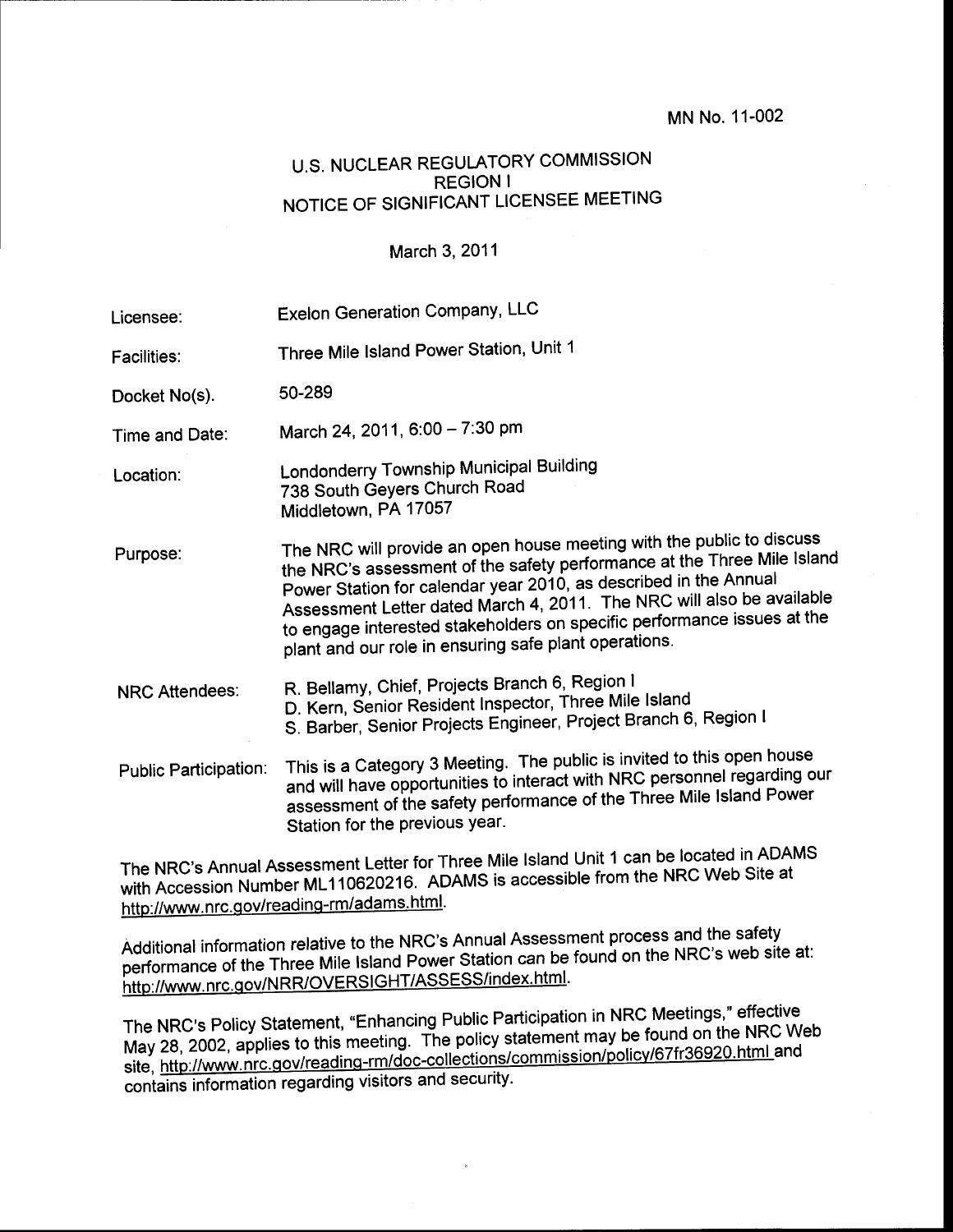Meeting Contact: Dr. Ronald R. Bellamy, Chief, Projects Branch <sup>6</sup> 610-337-5200 E-mail: ronald. bellamv@nrc.gov.

> \*Handicapped persons requiring assistance to attend the meeting shall make their requests known to the NRC meeting contact no later than two business days prior to the meeting, to provide the NRC staff adequate notice to determine whether the request can be accommodated. Attendance by NRC personnel at this meeting should be made known by March 10,2011, via telephone to the NRC meeting contact.

> > Approved by:

Ronald R. Bellamy, Ph.D., Chief

Projects Branch 6 Division of Reactor Projects

cc: Distribution via ListServ